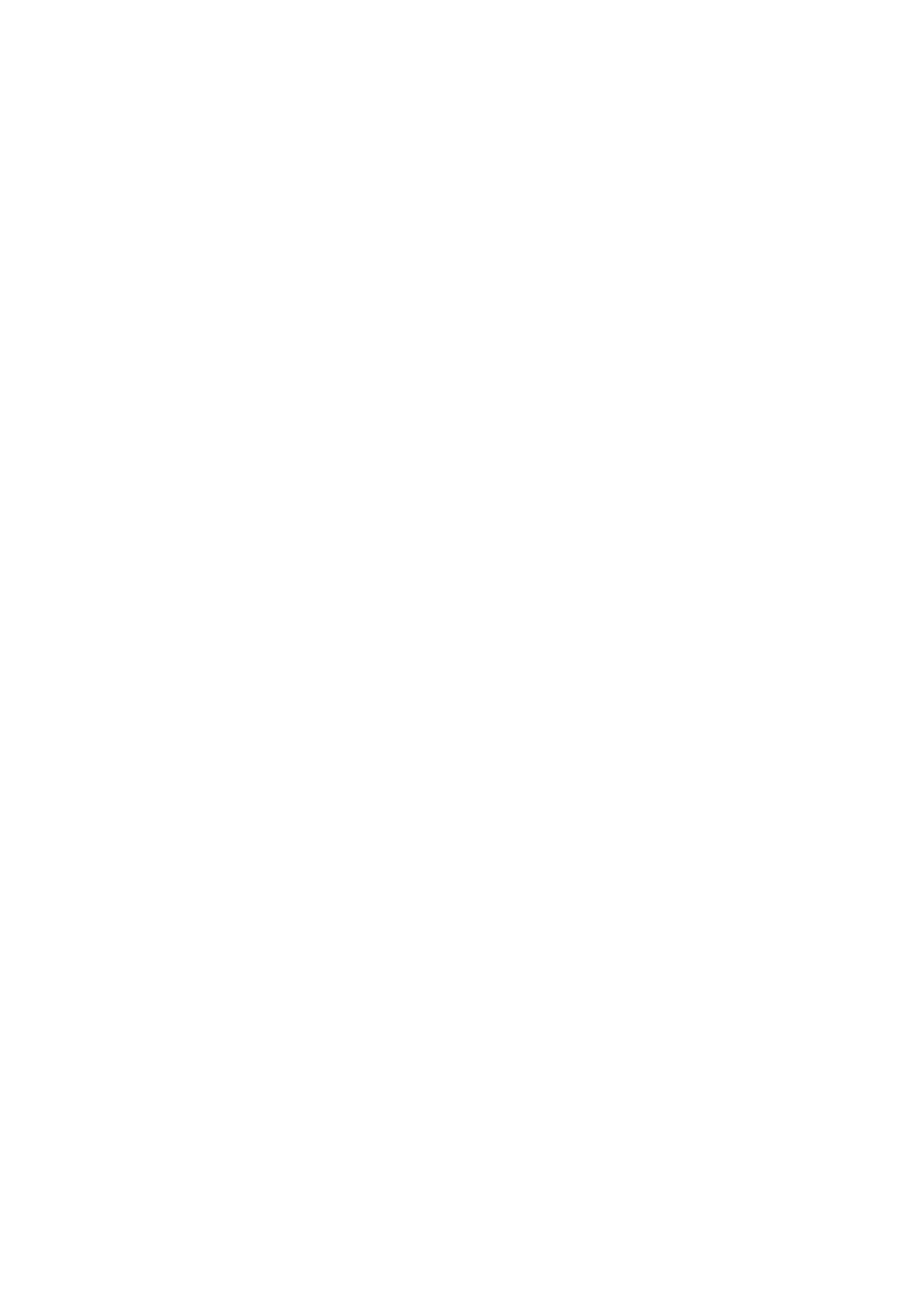# **FASHION**



#### **STYLE 2410SO - 48″ ARC - DOMESTIC FASHION**

Design your own umbrella canopy! Choose from a variety of panel colors to create your own color scheme. Each panel can be printed edge-to-edge for a truly custom product. This 48"-arc fashion style umbrella features a nylon canopy with wood frame and handle. Canopy cut, printed, and sewn to order in the USA. Union made.

# [Read More](https://www.peerlessumbrella.com/product/style-2410so/?utm_source=file&utm_medium=PDF&utm_campaign=fashion&utm_term=Style+2410SO+-+48%E2%80%B3+arc+-+Domestic+Fashion)

**SKU:** 2410SO **Price:** As Low As \$43.25

#### **STYLE 2610SO - 48″ ARC - THE WINCHESTER**

Keep your company in the forefront of your clients' minds with the help of this logoed rain accessory! The Winchester Fashion umbrella features a 48" arc, automatic opening, brown wood shaft, tips and curved handle and the sophisticated look and feel of the poly suede material is sure to make a high fashion statement when carrying.

### [Read More](https://www.peerlessumbrella.com/product/style-2610so/?utm_source=file&utm_medium=PDF&utm_campaign=fashion&utm_term=Style+2610SO+-+48%E2%80%B3+arc+-+The+Winchester)

**SKU:** 2610SO **Price:** As Low As \$24.20



**STYLE 800RPET - 48″ ARC - REBEL WITH A CAUSE**

**GO GREEN!** The Rebel RPET is the eco-friendly, sustainable version of our best selling Rebel inverted umbrella! It features a 48" arc on a canopy manufactured from 9 recycled plastic bottles, steel frame and fiberglass ribs, as well as a bamboo handle. And, in addition to being made from recycled and sustainable products, this umbrella is also part of our give back initiative. With every RPET product you buy, we will donate 1% to rainforest conservation. Brand great products, do great things!

### [Read More](https://www.peerlessumbrella.com/product/style-800rpet/?utm_source=file&utm_medium=PDF&utm_campaign=fashion&utm_term=Style+800RPET+-+48%E2%80%B3+arc+-+Rebel+With+a+Cause)

**SKU:** 800RPET **Price:** As Low As \$21.60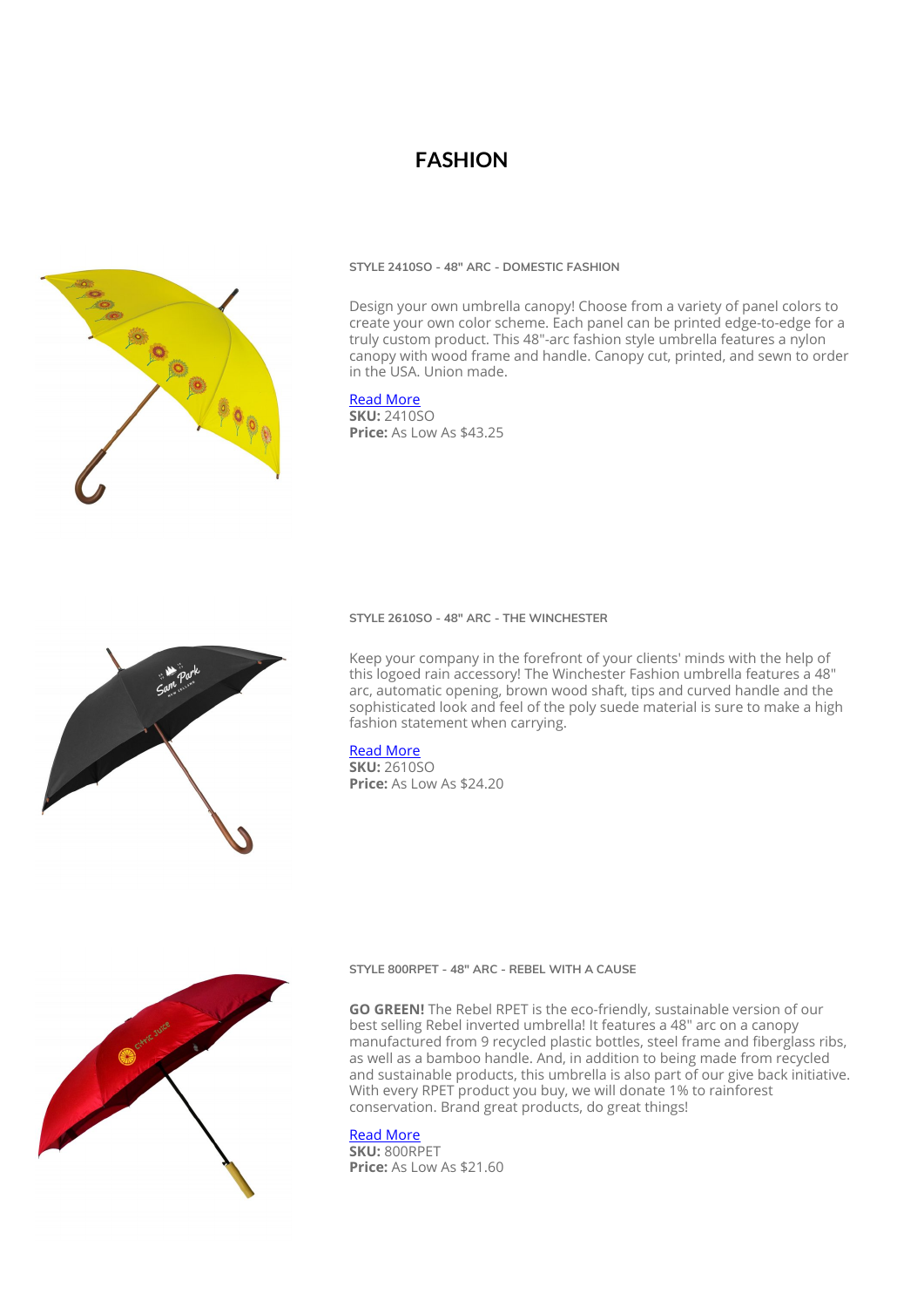### **STYLE 2440COL - 62″ ARC - THE MOJO**

Think of your next winning ad campaign when it includes this useful umbrella! Made of pongee polyester, the Mojo umbrella features an automatic opening, 62" arc, color-coordinated fiberglass shaft and ribs, windproof design and a black rubber spray handle with color accent and medallion. There's nothing gray about your day when you carry around this stylish umbrella!

### [Read More](https://www.peerlessumbrella.com/product/style-2440col/?utm_source=file&utm_medium=PDF&utm_campaign=fashion&utm_term=Style+2440COL+-+62%E2%80%B3+arc+-+The+Mojo)

**SKU:** 2440COL **Price:** As Low As \$21.40



#### **STYLE 2410RPET - 48" ARC - THE SELVA**

Our New, ECO friendly umbrella is totally on trend. 48" arc fashion style with a wind vent for added durability. RPET fabric made from recycled plastic bottles, a bamboo shaft and a straight bamboo handle. Carrying case with adjustable shoulder strap is included.

- 48" arc auto open stick umbrella
- RPET fabric (umbrella is made from 5 plastic water bottles)
- Bamboo shaft and handle
- Matching RPET sleeve with shoulder strap

RPET + Bamboo! In addtion to the canopy being made of 5 recycled plastic bottles, the handle and shaft of the 2410RPET are made from bamboo. What makes bamboo a good choice for eco friendly promotions? Bamboo is a very sustainable material with an amazing growth rate. Some species of bamboo trees grow more than three feet each day, which is faster than any other plant on the planet! #choosebamboo

**With the purchase of each RPET product we sell, Peerless will donate 1% of the net proceeds to the Rainforest Action Network.**

### [Read More](https://www.peerlessumbrella.com/product/style-2410rpet/?utm_source=file&utm_medium=PDF&utm_campaign=fashion&utm_term=Style+2410RPET+-+48%22+arc+-+The+Selva)

**SKU:** 2410RPET **Price:** As Low As \$20.10 Color Black, Navy

**STYLE 2416DM - 60″ ARC - DOORMAN UMBRELLA**

Open a door full of possibilities when you marketing with this custom umbrella! The Doorman umbrella is made of black nylon, so you can create a classic yet stylish item for your business concept, convention, tradeshow or marketing campaign. Features include a manual opening, 60" arc, black steel shaft and ribs, plus a solid wood hook handle. It's a great choice for hotels, restaurants, business lobbies and much more.

### [Read More](https://www.peerlessumbrella.com/product/style-2416dm/?utm_source=file&utm_medium=PDF&utm_campaign=fashion&utm_term=Style+2416DM+-+60%E2%80%B3+arc+-+Doorman+Umbrella)

**SKU:** 2416DM **Price:** As Low As \$15.40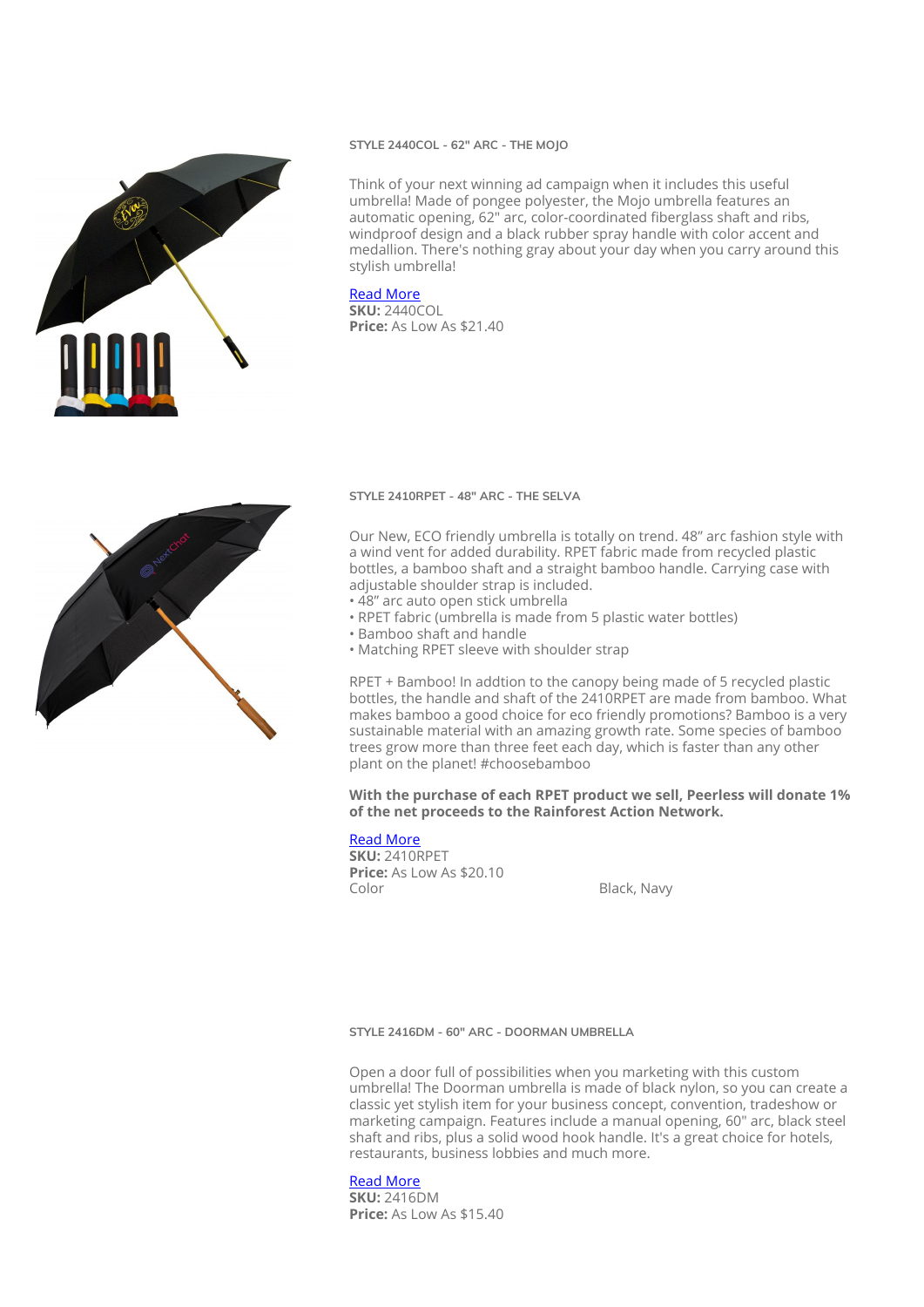



**STYLE 2410AL - 48″ ARC - THE RETRO**

Put your brand directly into the hands of your customers with this perfect promotional item! Bound to be used in storms or on a bright day, the Retro Fashion umbrella comes in an assortment of colors and imprinting options, so you can create a product that meets the unique needs of your business concept, convention, tradeshow or marketing campaign. Features include a 48" arc, aluminum frame and handle. Manual, easy opening with a no-pinch feature for added convenience.

# [Read More](https://www.peerlessumbrella.com/product/style-2410al/?utm_source=file&utm_medium=PDF&utm_campaign=fashion&utm_term=Style+2410AL+-+48%E2%80%B3+arc+-+The+Retro)

**SKU:** 2410AL **Price:** As Low As \$14.95



**STYLE 2410ISO - 48″ ARC - THE HOTEL**

Handing out the logoed umbrella to potential clients may just entice them to stay with your company a little longer! The choices are endless with the Hotel Fashion umbrella, as it comes in an assortment of colors and customization allows you to create a product that meets the needs of your concept or marketing campaign. Features include an automatic opening, 48" arc, brown wood shaft, brown wood curved handle and nylon composition. Invest in this portable promo today!

## [Read More](https://www.peerlessumbrella.com/product/style-2410iso/?utm_source=file&utm_medium=PDF&utm_campaign=fashion&utm_term=Style+2410ISO+-+48%E2%80%B3+arc+-+The+Hotel)

**SKU:** 2410ISO **Price:** As Low As \$12.60

**STYLE 20020 - 48" ARC - THE VOGUE BUBBLE UMBRELLA**

With The Vogue Umbrella, you'll be walking in style with minimal visual obstructions, thanks to this wildly popular clear bubble design. Features a 48" arc with metal shaft and curved acrylic handle. Great for gift with purchase promotions, fashion programs, and more!